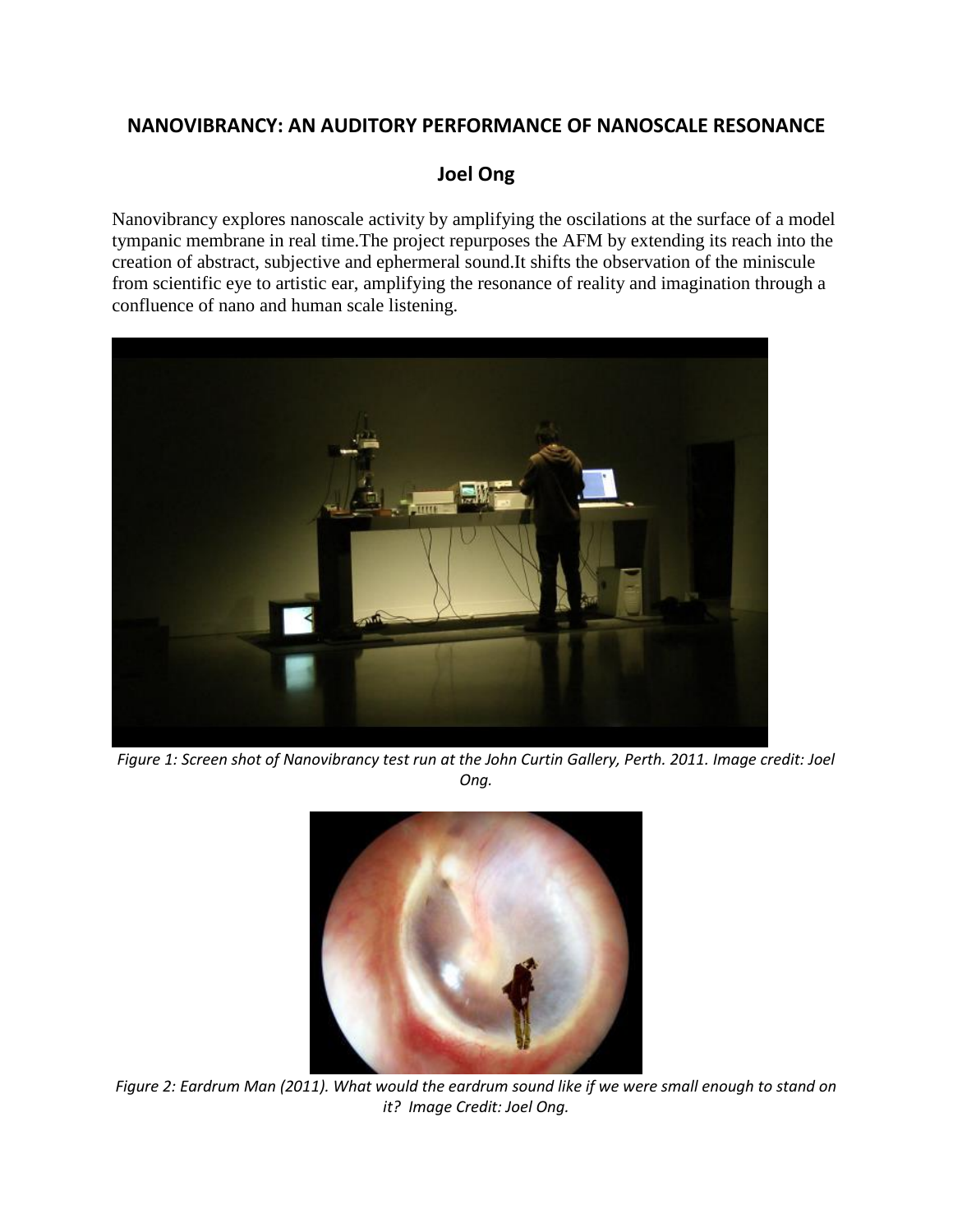#### **Introduction**

This paper describes key concepts and processes behind Nanovibrancy, a sound performance installation that utilizes the atomic force microscope (AFM) as a listening device to record and amplify vibrations on the surface of a membrane. It rests the probe in the centre of a silk membrane that functions as a model for tympanic listening. In so doing, the AFM does not deliver a visual representation of the membrane insofar as it is tasked to provide an image of it; but more to determine its process over time and stretch the image into an evolving and ephemeral soundscape.

The project aims to subvert the premise of visual imagery in the current climate of nano-scientific observation through audile, subjective and ephemeral data derived from the AFM scans in real time. It is also site-specific in that it creates an immersive sonic environment fusing the nano-scale resonance of vibratory matter and the human-scale acoustical environment of the gallery space.Nanovibrancy was presented as a durational performance-installation at the John Curtin Gallery in July 2011. (Figure 1)

While the AFM is still an image-creating machine (albeit through complex but arbitrary algorithms), it removes the distance required by the focusing lenses of light-based microscopes and actually contacts the sample's surface as a way to gain atomic resolution. This emphasis on touch as the operant sense for nanoscale perception therefore allows a reordering of the scientific observation strategies commonly associated with microscopy. In addition, it also offers the chance for an artistic, poetic representation of the nanoscale environment. Since the sample's vibrations are highly influenced by environmental factors like ambient noise, air flow, temperature and humidity, this process reflects a vibrancy and agency that is not only centered on the sample, but also in its dynamic position within the environment.

## **Sidelining Occularity**

The invention of the Scanning Probe Microscope (SPM) and its offshoots the Scanning Tunneling Microscope in 1982 and the AFM in 1986 by Gerd Binnig and Heini Rohrer (Binnig and Rohrer, 1986) revealed that to image high-resolution samples at the smallest scale possible, light had become obsolete.

While conventional optical approaches reflected light off the sample through a series of lenses, these devices worked by directly interacting with and touching its surface. The resolution possible was now beyond the effective wavelength of light, inaugurating a range of microscopes that could see into the nanoscale, but ironically were 'blind'.

This invention of the SPM technique signaled a paradigm shift that Peter Galison (2006) refers to as replacing visual ontology with an action or intervention. In so doing, the visual output of the microscope becomes connected to this ability to contact and change, becoming sidelined as a sensory accomplice in the creation and manipulation of nanostructures. Thus the image ceases to be an end in itself - even more than just highly publicized and highly seductive icons of a new science, they implicate the objects they depict as malleable and kinetic.

In Michel Certeau's 'Walking in the City', he describes the vertiginous experience of one observing the street from the top of the World Trade Centre as being created in distance and removal from the "grasp of the city", and later the collective experience at street-level of pedestrians as a "swarming mass (that) is an innumerable collection of singularities" (Certeau, p155). He describes the way in which sight functions as a voyeuristic activity that immobilizes the mass of individuals from a distanced perspective. To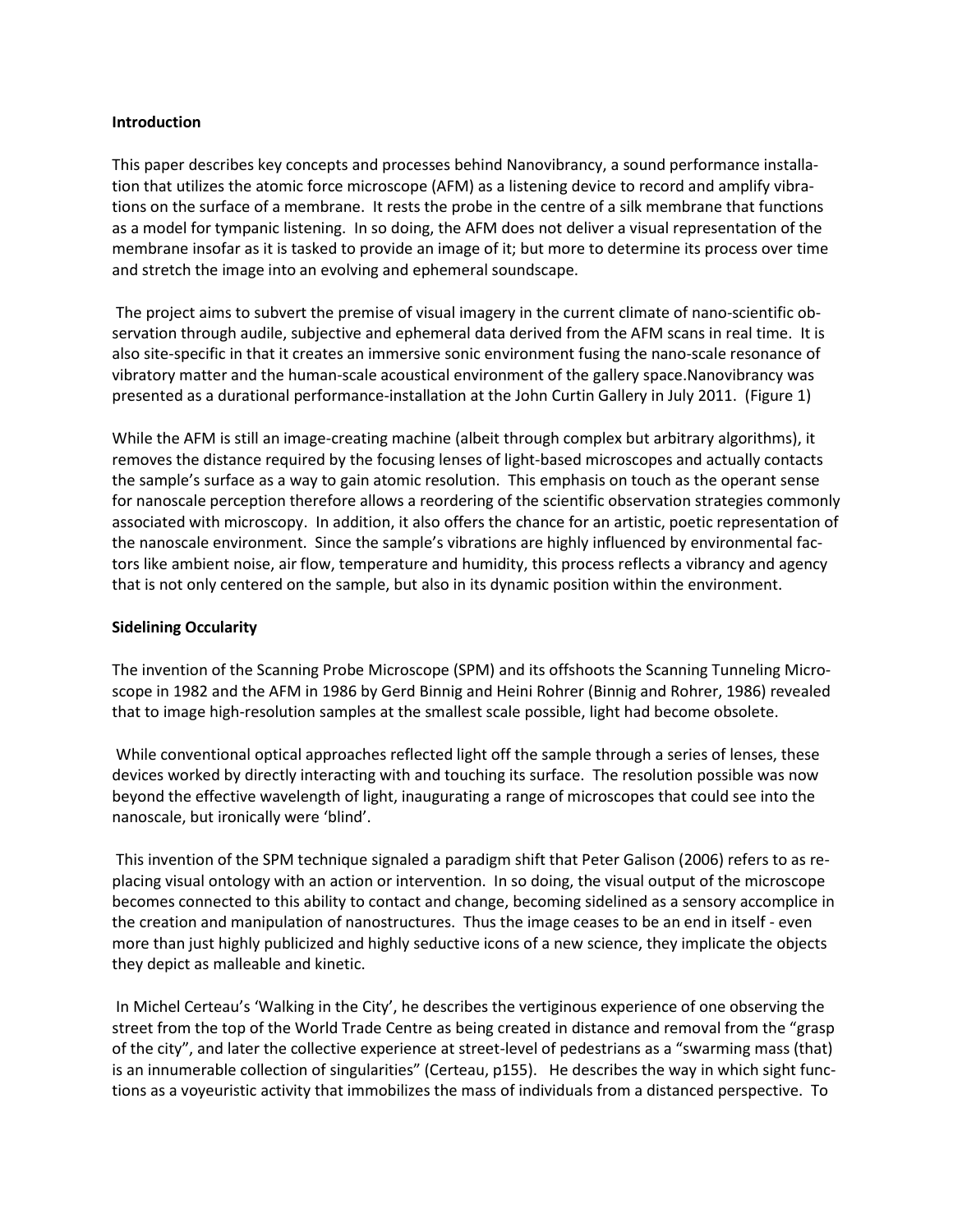walk the streets of the city therefore warrants an Icarian fall - to place oneself under the threshold of visibility 'down below' and to be immersed as a walker, a Wandersmänner, charting the trajectories of movements as a subjective and durational activity.

Salome Vogelin adds that the 'godlike' view from the tower results in total, objective knowledge whereas the activity of the man on the street is not receptive, but exploratory:

"De Certeau's city on the ground level is created by these blind practitioners, who by association hear rather than see its text, 'make use of space that cannot be seen' and produce with their footsteps the city as a heard phenomenon." (Vogelin 2010, p92; Certeau quoted in Vogelin 2010)

In the same way optical methods of observation and image creation that rely on focal distance are sidelined in favour of the physical exploration of the cantilever on and in the membrane. Nanovibrancy relies on this performativity of the membrane as process, replacing the static visual ontology of the sample with an auditory documentation of its material agency. The position of the listener in this case is explored between his/her bodily presence within the soundscape and the perspectival distance arising from the representation and mediation of nanoscale audition.

### **Leaning on the surface of a Membrane**

Nanovibrancy is as much a performance as it is a passive observation. Any sound that is heard relies on the inherent agency of the membrane, rather than on a form of composed or pre-determined activity. This inclination to inflict and impose oneself on the activity of the membrane is both an artistic and scientific tension. Since nanotechnology offer the capabilities to manipulate atomic particles, the impetus to 'do' something rather than just passively observe matches the expectations of sub-molecular rearrangements, attaching and removing individual atoms, or even leaving marks on the surface as experimentally useful procedures.

The sounding of a membrane that 'amplifies' rather than 'affects' it emphasizes the sounds that are already present in it. Jane Bennett refers to the "capacity of things . . . not only to impede or block the will and designs of humans but also to act as quasi agents or forces with trajectories, propensities, or tendancies of their own" (Bennett 2010, viii), echoing Bruno Latour's definition of the "actant" which is a source of action which has an individual efficacy and the ability to modify another entity. The membrane is seen, and heard, as an actant, with its own agency and efficacy.

But as a membrane - a flap of freely suspended 'skin'; it is implicated as an active listener of its environment, extending the repository of internal sound to include its acoustic environment. Scanning the membrane reveals its internal structural mechanisms and the inter-atomic foces at its surface; it also reveals its exteriority within the medium of air and the vibrations it experiences as a result of gaseous atomic activity. The membrane thus becomes a dynamic actant whose agency is reflected in a state of becoming within its external acoustic milieu. Gaston Bachelard argues:

In its energetic folding the atom is becoming as much as it is being, motion as much as it is object (Bachelard quoted in Andrews 1992)

Similarly, the membrane as dynamic process literally and metaphorically usurps a visualist definition of the 'object' - it does not offer a static depiction of the sample. Instead, it stretches the effective image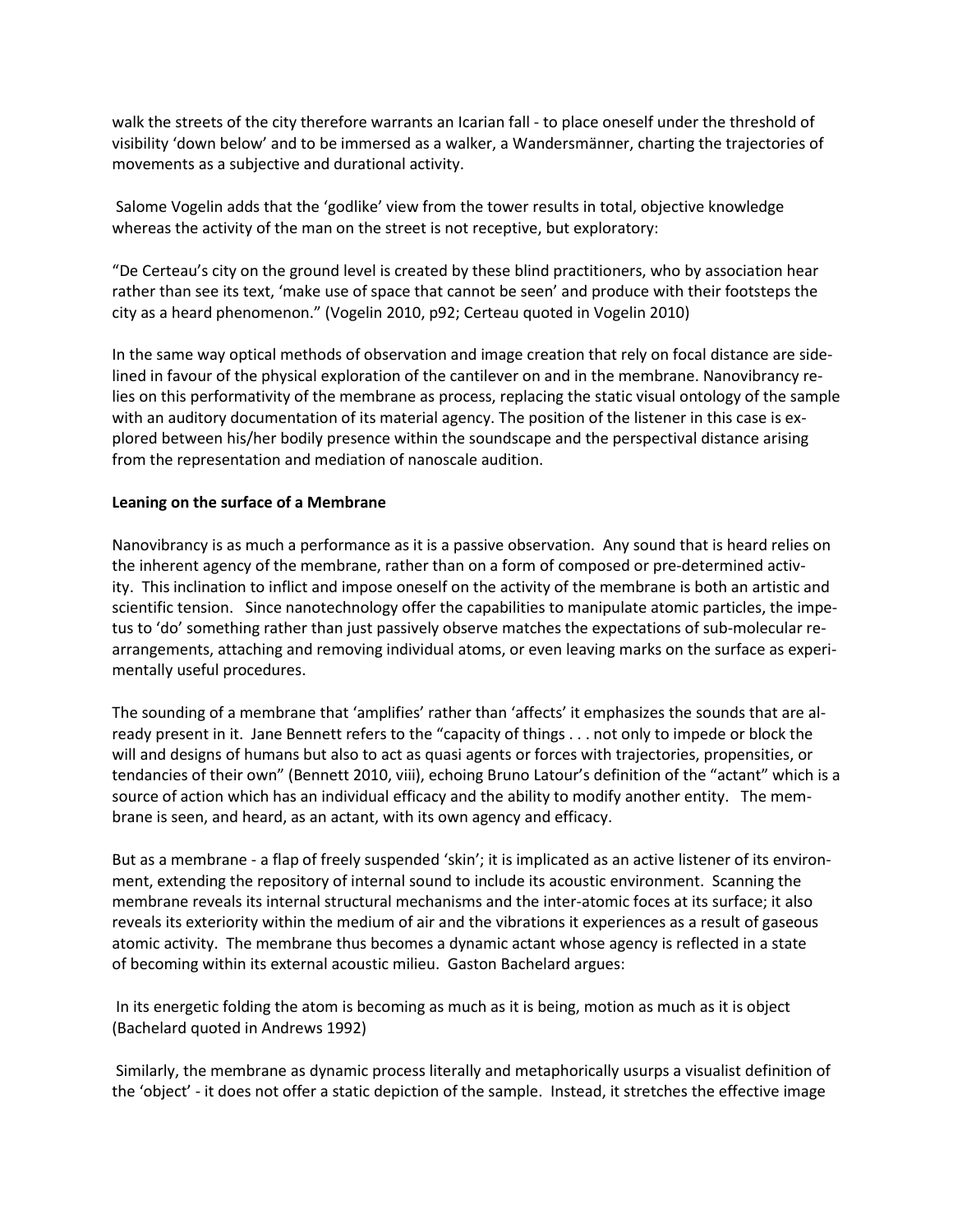into the observation of a process – of the object as a vibrant participant within its environment occupying a transitory middle ground "between potential and actual" (Andrews 1992).

In Nanovibrancy, the listener is brought into the space of the nano-cosm through a sharing of the acoustic environment of the membrane. Listening to the membrane thus creates a dynamic continuum that connects the listener and the object in an ensuing relationship within these energetic oscillations. The perception of sound is determined by the physicality of all the components that conduct it. Therefore, the physiological hearing activity, its model through the silk membrane and AFM assembly in Nanovibrancyexplore their "energetic unfolding" within the acoustic environment, becoming indicative of the continuum of vibrations through the membrane, air and listening bodies. As Salome Vogelin describes:

Listening produces me as a dynamic subjectivity intertwined with the dynamic things that are thinging the life-world rather than in relation to a substantial and permanent vis-à-vis of a transcendental world. Any connection of myself to another thing or subject ensues in this dynamic. (Vogelin, p 94)

By extrapolation, everything present is a dynamic actant involved in the sensitivity of the membrane. This presents an interesting contrast between the reductionist ontology of the 'atom' and the expansion of an ecology of materials into the macro-environment where it is defined not by itself, but in its enfolding external relationships. Georges Canguilhem's defines the milieu as "an array of decentred and mutually influential relations between an organism and its surrounding environment" (Canguilhem, quoted in Roosth 2009). By extension, the acoustic milieu therefore can be said to be made up of mutually influential assemblages of organisms and their environments within a landscape of vibratory oscillations.

The assemblage in Nanovibrancy is made up of connected things extending the vibratory continuum upward and outward into anything and everything in the environment but extends even further through the air in the room into the listening bodies.

The model of tympanic listening through a membrane implicates the physiological hearing pathway as a series of connected, conductive mechanisms all grouped in an assemblage that effects the eventual signal that is perceived, even as it is an indication of an inter-subjective phenomenon.

From the listening body, the room as the metaphor of a resonating chamber implicates its structural components as material participants rather than passive observers of the performance. Sound accentuates the physical construct of an architectural space because at certain "resonant frequencies", the walls of a room will begin to ring, presenting every constructed space as a palpable entity with its own sonorous potential.

In Nanovibrancy the perpetuating feedback loop between the listening membrane and the gallery space becomes an aggregating mass of auditory feedback. These frequencies that arise through this process do so at the natural resonant frequencies of the architecture. Albeit, the architecture is a dynamic entity in itself, responding to change in variables like human movement, air flow, thermal flux etc.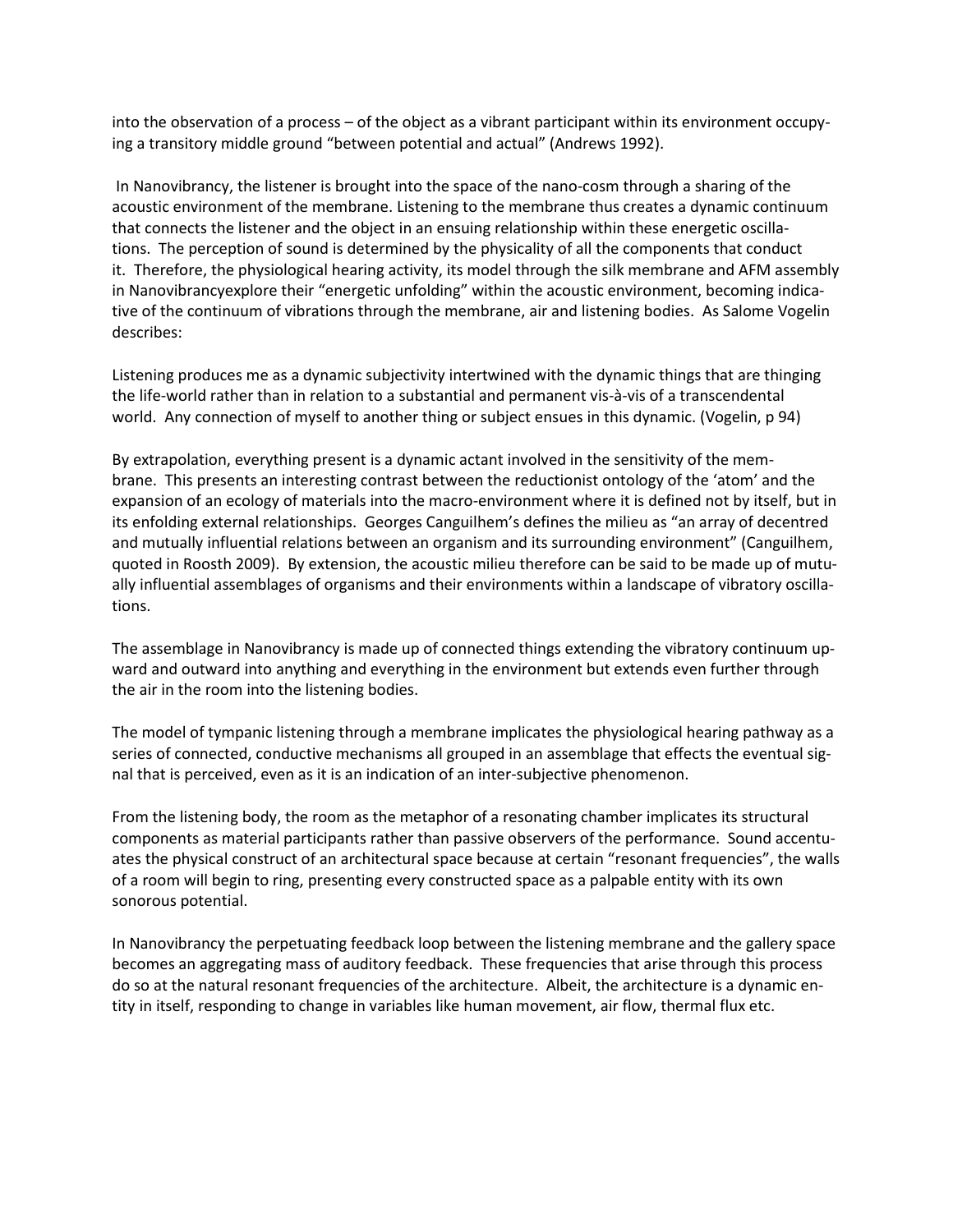#### **Imaginative Listening**

Sounding the membrane does not only reveal the material assemblages that bridge the listener and the object through conductive resonance; but through the cognitive activity of listening, it furnishes an imaginative proximity to the source.

Sound draws together the sounding object and the listening body in a relationship fortified by the acoustic connection of the two. Where Nanovibrancy aims to bridge the distance of scale, this is not an acoustic one but more an imaginative one. By amplifying the membrane, it presents the illusion that transplants one, blind, onto the surface of the membrane – What would the eardrum sound like if we were small enough to stand near it? (Figure 2)

In the metaphor of the nano-scopic microphone, the stimulation of "magnified" listening also presents a duality of cognitive spaces. In the first instance, the recording of nanoscale vibrations situates the context of listening within a visual causation of atoms vibrating i.e. my mind sees images of the atom in motion, the atom in the assemblage and so on because I know that this is the supposed result of the experimental setup. But in alluding to a post-perspectival space away from the inclination towards visuality, perceiving the space of the nano-cosm becomes a fundamental activity in reduced listening. It becomes an imaginative, mythological realm where the image is abstracted into its visceral, somatic and immersive soundings. In this position, I do not know, and I do not have to know what exactly constitutes these vibrations, I hear, feel and am immersed in it as a tangible, vibrant and energetic gestalt.

Nanovibrancy thrives on the imaginative experience of sound, one that emerges from sensory extension of our ears into the nanoscale. In the actual performance, the sounds that were present in the gallery space were not stylized representations of nano-activity; instead I sought to present the sounds as they were. As a result, there were often patches of silence, or low-level static sweeps that were not the most interesting sounds possible. This artistic tension in allowing the sounds to be themselves became a defining character of the performance and the developments leading up to it.

## Conclusion and Further Thoughts

Nanovibrancy thus presents a site-specific installation performance that subverts the optical expectations of an objective science. Through its amplification of the minute vibrations on the membrane's surface, it unfolds the nanoscale interactions of molecular bombardment and thermal interference as an evolving soundscape over time. This enhances the emerging rhetoric of nanoscience as being invested in the materiality of atoms and molecules and their interactions with each other, and within the broader molecular environment. With the proliferation of haptic feedback devices that provide users with more tactile control over their samples, the visual output would then become connected to this ability to contact and change, becoming more of a sensory accomplice in the creation and manipulation of nanostructures.

In its ability to reach into the nanoscale, nanoscience becomes a milestone in the creation of scientific knowledge. This potential to now see, touch and hear at such a small, yet physically grounded scale goes beyond the social constructions of art and science. And in the work of Nanovibrancy, it reveals a deeper essence that is found within the vibratory continuum existing at the nanoscale. The words 'minute', 'miniscule' and 'infinitesimal' that litter the discourses of nanoscience become more than imaginative sources but palpable entities; the connections we forge across scales of perspective are now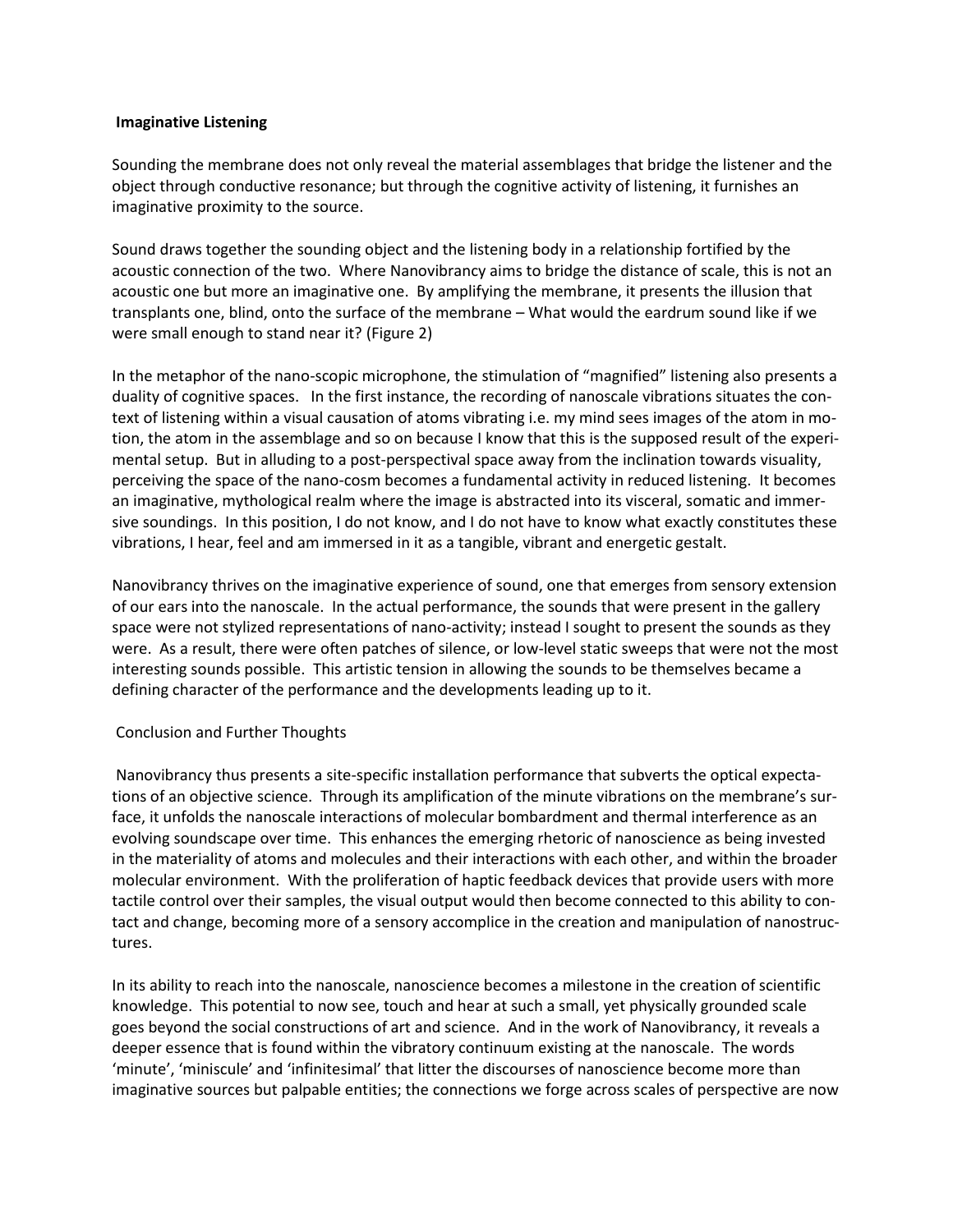founded within the common ground of vibrant matter. Our listening ear is to be reinvigorated by knowing its place in the atomic assemblage, and our imaginative minds brought to new spaces of creative exploration through the immersion of sonic potential.

Gaston Bachelard reveals in the Poetics of Space that such imagination of the miniscule cannot be founded upon the logic of human-scale perception, but instead need to be subtended down the rabbit hole of abstraction and absurdity. And as Nanovibrancy locates itself between the spaces of material resonance and mythological imagination; the milieus of fact and fiction, the fertile grounds of imagination and reality now collide and reside in close proximity with each other.

### Acknowledgements

Nanovibrancy was developed at at SymbioticA, the Centre of Excellence in Biological Arts, Anatomy and Human Biology at the University of Western Australia and has the generous support of the Ear Science Institute of Australia, the Nanochemistry Research Institute and the John Curtin Gallery at Curtin University. As most nanoart projects require the collective efforts of scientists and artists, this project could not have been possible without the infallible guidance of Ionat Zurr, Ralph James and Thomas Becker. I would also like to thank Chris Malcolm, Paul Thomas, Salome Voegelin, Rob Murano, Rob Eikleboom and all at SymbioticA.